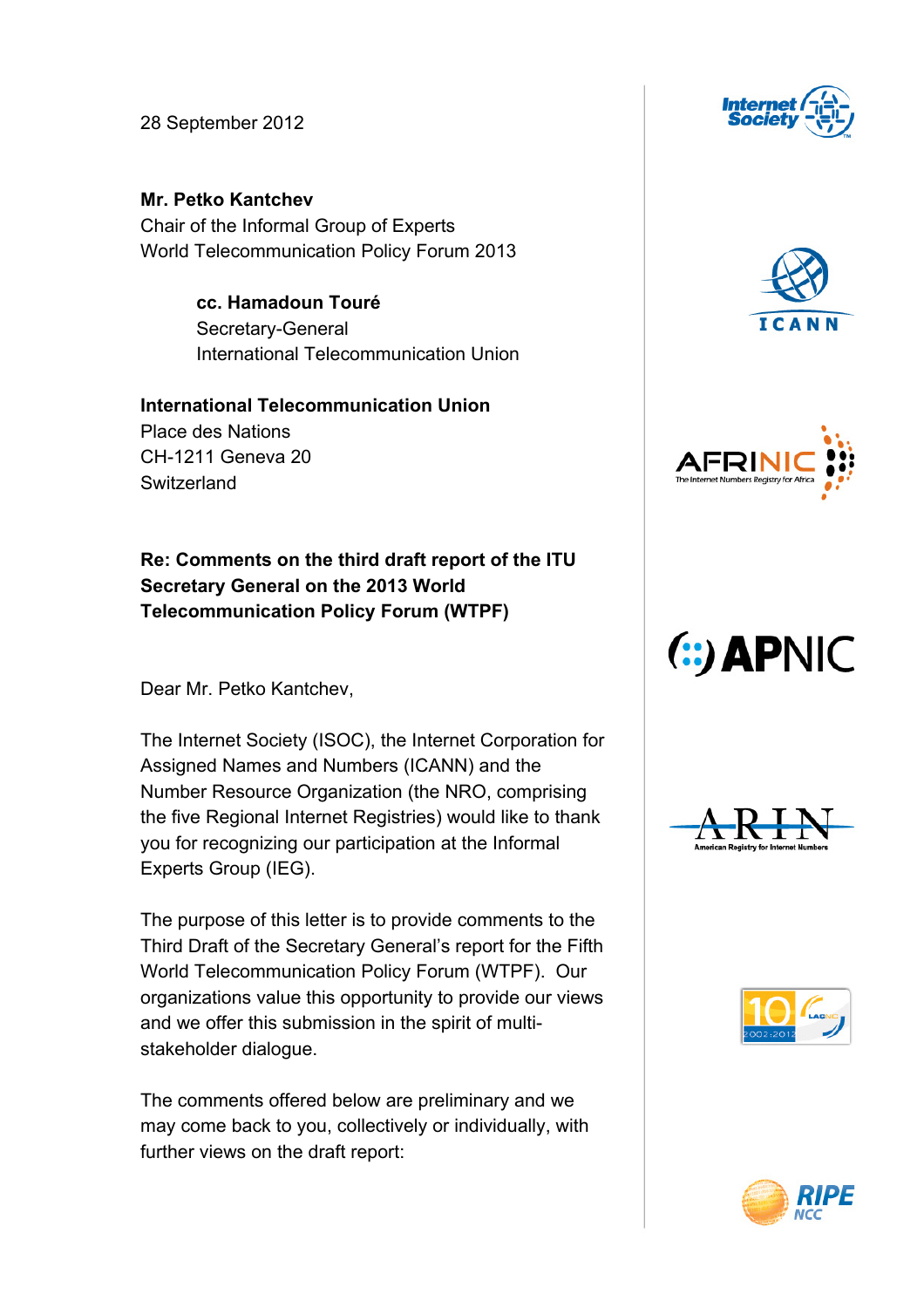

### **1. Comments on the Preamble**

Paragraph 1.1.5 of the Third Draft of the Secretary-General's Report<sup>1</sup>, calls for "*the need to avoid contradiction between the debates at WTPF and ongoing activities undertaken as part of ITU's mandate*". Some of these debates and activities are cited in paragraphs 1.1.2, 1.1.3 and 1.1.4. We note that these debates and activities are not publicly accessible, some of them not even to ITU Sector Members.

While we acknowledge and appreciate the openness in which the discussions of the WTPF-2013 have been held so far, we would hope that WTPF discussions not be pre-constrained to specific outcomes as expressed in paragraph 1.1.5. Furthermore, those contradictions that paragraph 1.1.5 calls to avoid may need to fully disclosed in order for the openness of the WTPF process to be maintained.

### **2. Comments on the Themes for WTPF-2013**

There has been an extensive debate about the main themes for WTPF-2013 at the Informal Experts Group. Some contributions (i.e. USA, UK and ISOC) have made specific theme proposals for the Forum and this was also discussed at the first meeting of the IEG. In our last joint letter<sup>2</sup>, sent to you on June 25<sup>th</sup>, we also expressed our support for a forward-looking theme for the whole WTPF and we proposed "Strategies for developing Internet connectivity at the global level" as an option. We note that paragraph 2.2 of the Third Draft of the Secretary-General's Report takes into consideration some of the suggested themes. However, the report does not commit to expand on any of those themes as the main focus of WTPF, and neither does the structure of the document reflect the list which is provided. Paragraph 2.3 effectively downplays the debate on the main themes and returns





# (:) APNIC







<sup>&</sup>lt;sup>1</sup> Publicly available at: http://www.itu.int/md/S12-WTPF13PREP-R-0004/en

<sup>2</sup> Publicly available at: http://www.itu.int/md/dologin\_md.asp?lang=en&id=S12- WTPF13PREP-C-0015!!PDF-E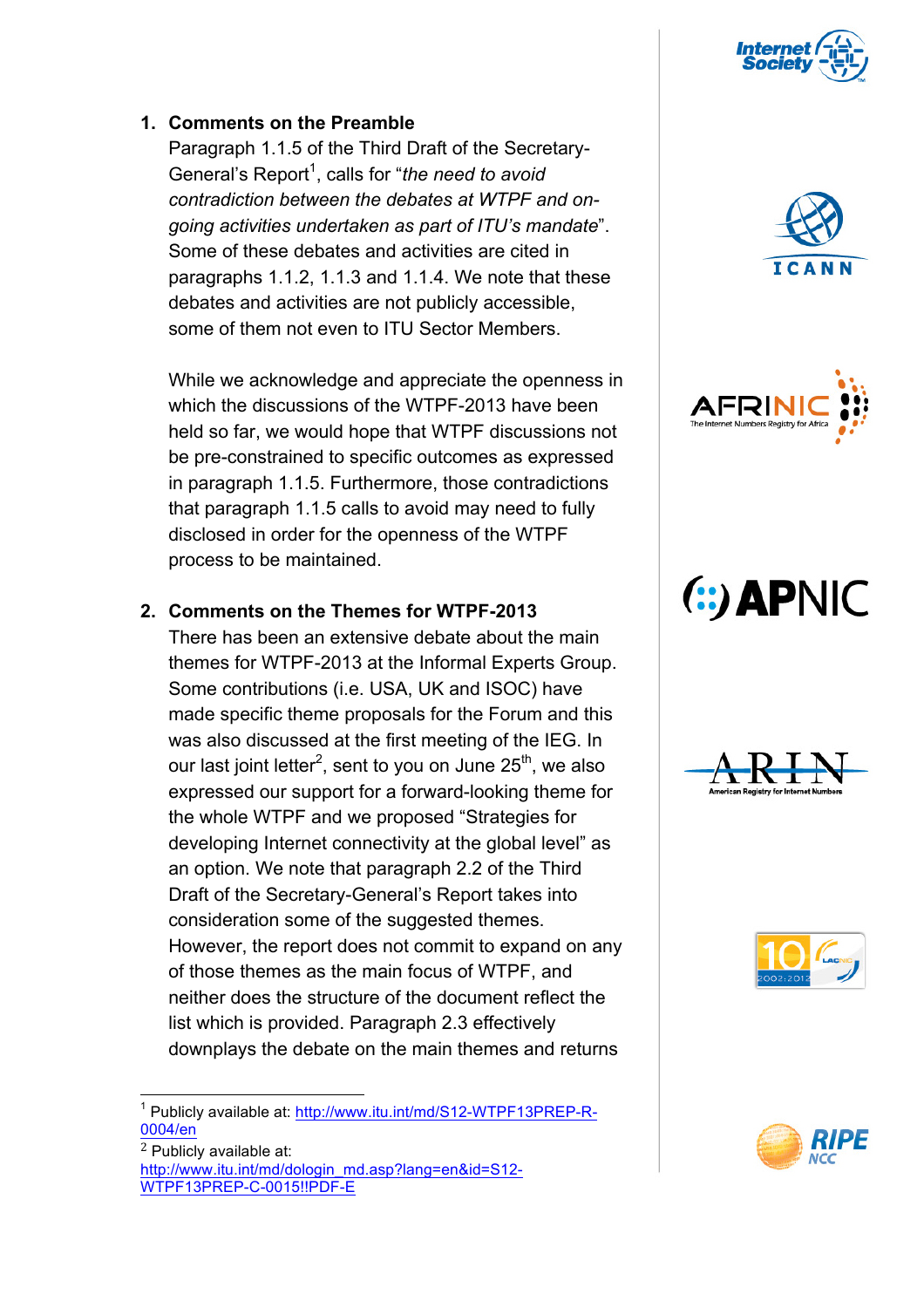to a structure that reflects past debates that were already considered in WTPF-2009, at PP-10 and in other venues. Moreover, we found no particular proposal at the IEG that supported discussion of topics under sections 2.3.3 or 2.3.4 of the Draft Report.

We respectfully ask you to support the general sense of the Group to re-structure the debate, and the report itself, around the suggested themes. The next meeting of the IEG in October will be an opportunity to discuss these themes, and, in this context, the Opinions which will be an expected outcome of WTPF. These themes will allow a forward-looking and constructive WTPF process, which will not reopen past debates on the already established Resolutions 101, 102 and 133; but take them a step further into more constructive areas.

### **3. Bridging views of "some" and "others"**

In the Third Draft of the Secretary-General's Report there are numerous instances in which the views of "some" are contrasted with those of "others". For example, there are contrasting views on whether the ITU and/or the current management of the Internet are "sufficiently multistakeholder". It is suggested that some think the Internet architecture can withstand current and future demands for security, quality of service, identity management or multilingualism; while others are described as thinking that the underlying technical architecture must change. There are different views expressed about IPv6 deployment and ways to promote its adoption, the role of policymakers and whether reform is needed of the existing structures and processes. The draft also references concerns about RPKI, the magnitude and scale of the gTLD expansion, the delegation and administration of ccTLDs, the process towards multilingualism in the DNS and the composition of the GAC of ICANN.

Future drafts of the Secretary-General's report could consider simple factual accounts of what is taking